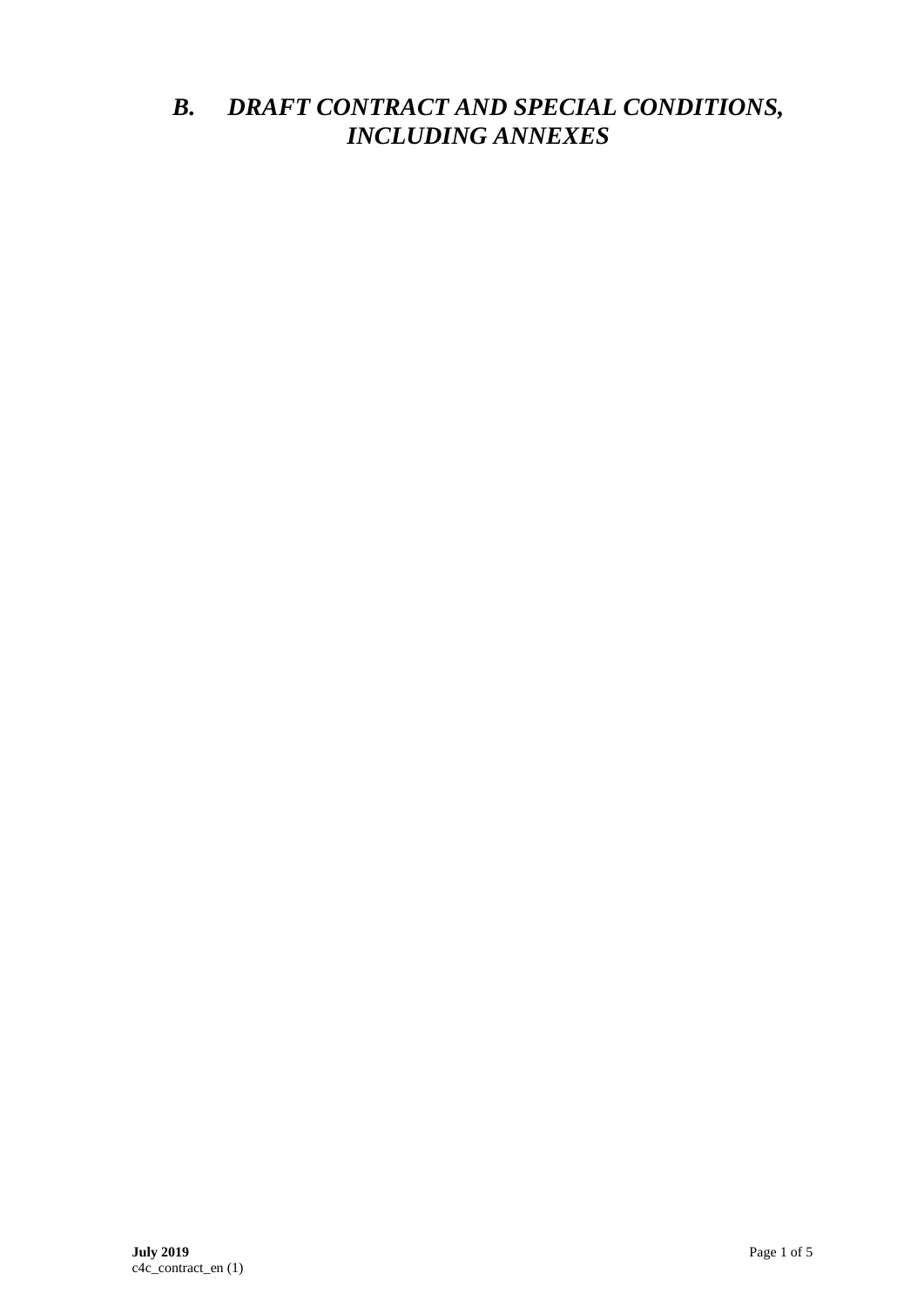# **DRAFT CONTRACT**

# **SUPPLY CONTRACT FOR EUROPEAN UNION EXTERNAL ACTIONS** N**O 2018/388-904 11/2/2.5**

## **FINANCED FROM THE EDF**

CARICOM Implementation Agency for Crime And Security (IMPACS) #19 Keate Street Port of Spain Republic of Trinidad and Tobago ('The contracting authority'),

and

<Full official name of contractor> [<Legal status/title>]<sup>1</sup>  $\left[ \langle \text{Official registration number} \rangle \right]^2$ <Full official address>  $\left[ <$ VAT number $>$ ]<sup>3</sup>,

('the contractor')

of the one part,

of the other part,

have agreed as follows:

## **PROJECT: Capacity Building for CARIFORUM Member States on Asset Recovery and Cybercrime FED/2018/399-904**

# **CONTRACT TITLE: Supply and Installation of Digital Forensic Management Platform Hardware and Software**

#### **Identification number 2018/388-904 11/2/2.5**

#### **Article 1 Subject**

<sup>&</sup>lt;sup>1</sup> Where the contracting party is an individual.

<sup>&</sup>lt;sup>2</sup> Where applicable. For individuals, mention their ID card or passport or equivalent document – number.

<sup>&</sup>lt;sup>3</sup> Except where the contracting party is not VAT registered.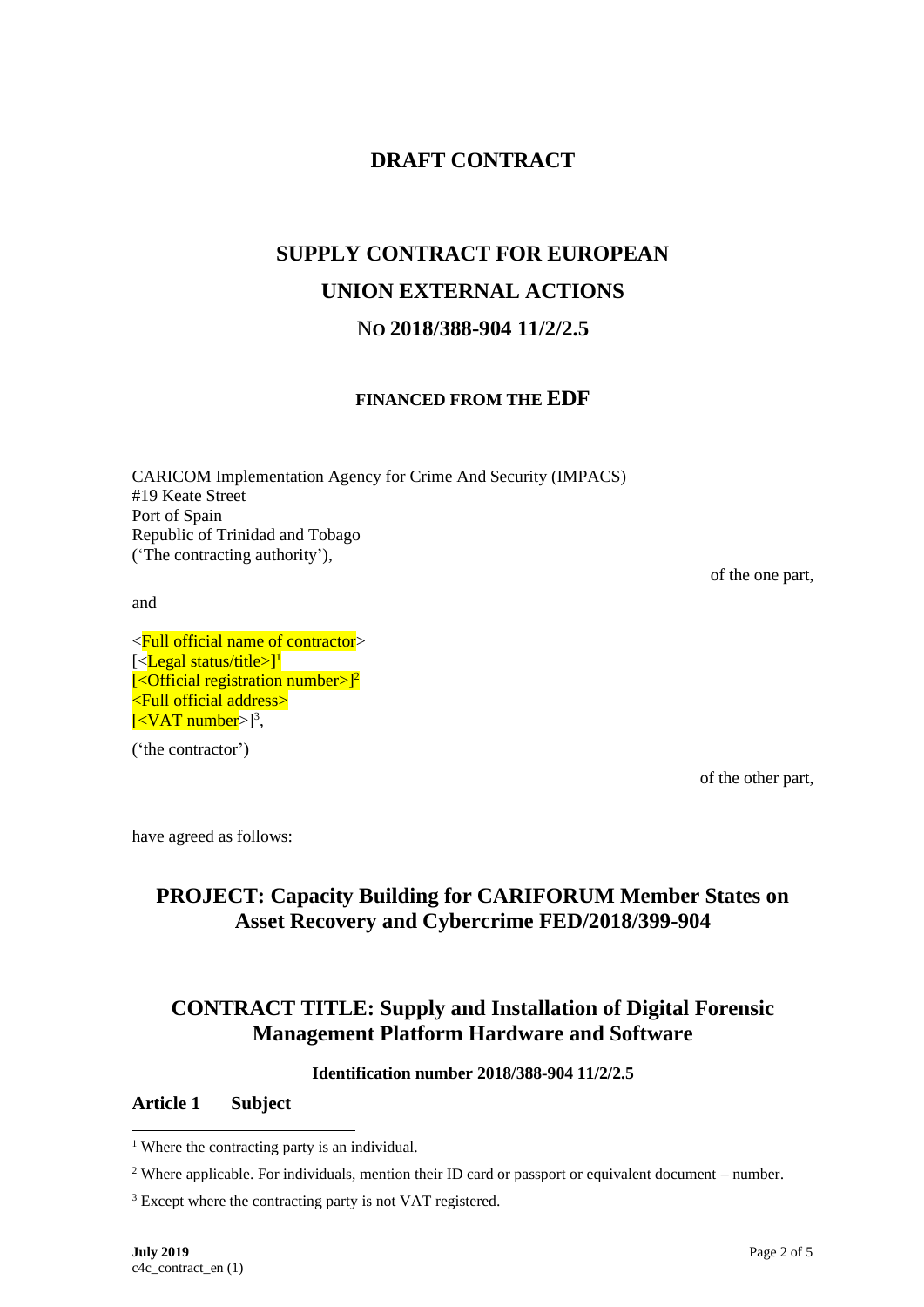1.1 The subject of the contract shall be the supply, delivery, unloading, installation, after-sales service, of the following supplies:

Lot 1 Hardware inclusive of System Units, Monitors, storage, supporting devices, furniture and fixtures:

- Six 24-inch Monitors
- Four Wireless Keyboards and Mice
- Four Small Form Factor Desktop Computers with Microsoft Operating System
- Four 1500VA Uninterruptable Power Supplies
- Five floor mounted 40-inch LCD Televisions

Lot 2 Software inclusive of operating system software and application software:

- User Interface
- Development of a user-friendly interface to access/modify/analyse DFMP data stored in the RDBMS using modern Internet frameworks and secure API.
- Relational Database Management System (RDBMS) Software
- Implementation of RDBMS software to store data received from CSMF subscription.

**Lot 3** Eighteen Months Subscription Cyber Sensor Management Framework (CSMF) Subscriptions from CSMF company to provide the following data sets: -

- Email traps or spam traps data
- Data from Decoy databases used to monitor software vulnerabilities and spot attacks exploiting insecure system architecture or using SQL injection, SQL services exploitation, or privilege abuse.
- Malware honeypot data. This data is obtained by mimicking software apps and APIs to invite malware attacks.
- Spider honeypot data. A spider honeypot is intended to trap webcrawlers ('spiders') by creating web pages and links only accessible to crawlers. Detecting crawlers can help you learn how to block malicious bots, as well as ad-network crawlers.

The place of acceptance of the supplies shall be #19 Keate Street, Port of Spain, the time limits for delivery shall be  $\langle$ **insert date and time** and the Incoterm applicable shall be [DAP]<sup>4</sup>. The implementation period of tasks shall run from January 25, 2021 to  $\lt$  date for provisional acceptance>.

- 1.2 The contractor shall comply strictly with the terms of the special conditions and the technical annex.
- 1.3 The supplies which form the Supply and Install of Digital Forensic Management Platform Hardware and Software lot No 1 must be accompanied by the spare parts described by the

<sup>4</sup> <DDP (Delivered Duty Paid)>/<DAP (Delivered At Place)> - Incoterms 2020 International Chamber of Commerce - http://www.iccwbo.org/incoterms/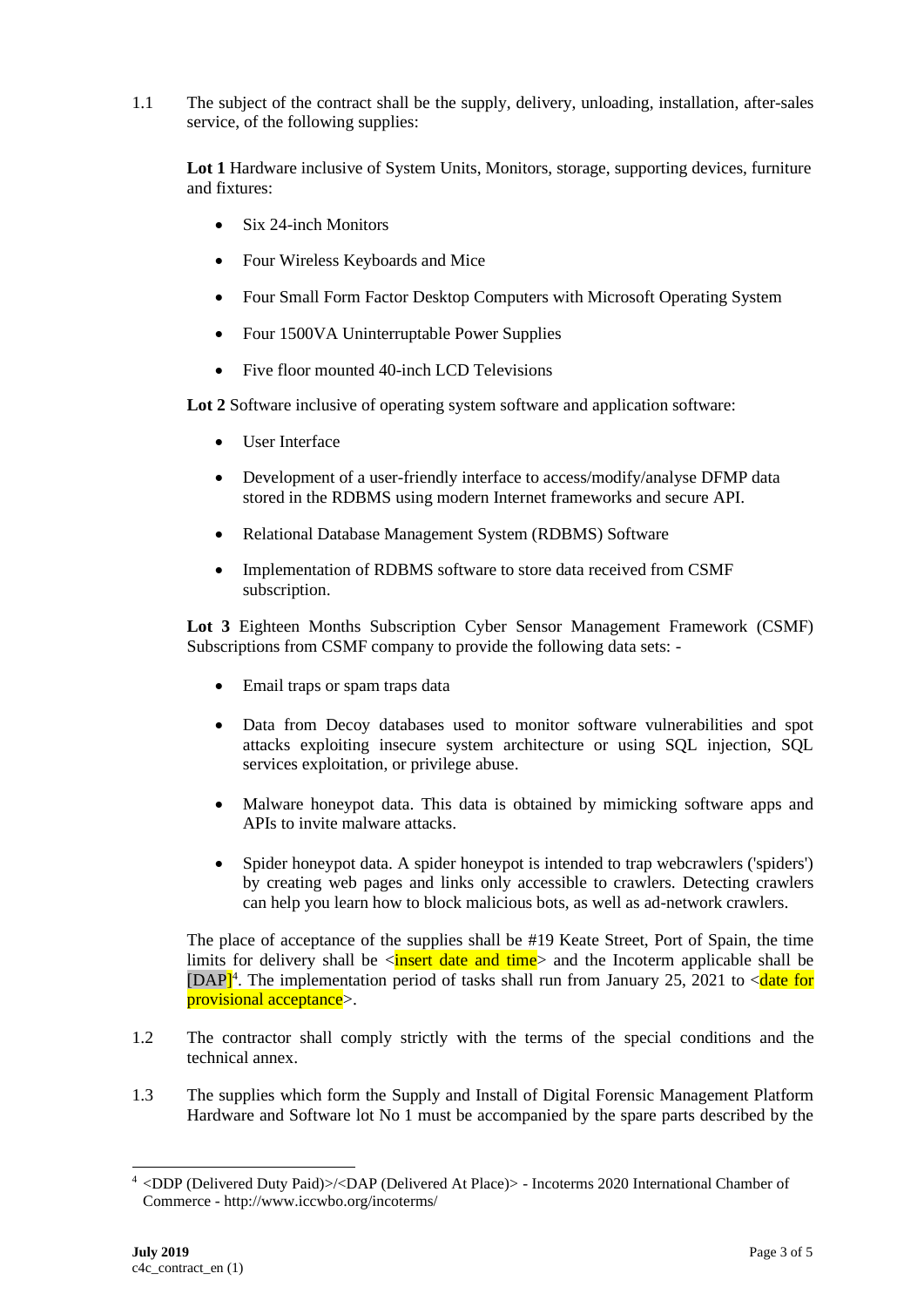contractor in its tender, and by the accessories and other items necessary for using the goods over a period of  $\langle period \rangle$ , as specified in the instructions to tenderers.

## **Article 2 Origin**

The rules of origin of the goods are defined in Article 10 of the special conditions.

A certificate of origin for the goods must be provided by the contractor at the latest when it requests provisional acceptance of the goods. Failure to comply with this condition may result in the termination of the contract and/or suspension of payment.

## **Article 3 Price**

- 3.1 The price of the supplies shall be that shown on the financial offer (specimen in Annex IV). The total maximum contract price shall be [EUR].
- 3.2 Payments shall be made in accordance with the general and/or special conditions (Articles 26 to 28).

#### **Article 4 Order of precedence of contract documents**

The contract is made up of the following documents, in order of precedence:

- the contract agreement;
- the special conditions
- the general conditions (Annex I);
- the technical specifications (Annex II [including clarifications before the deadline for submission of tenders and minutes from the information meeting/site visit];
- the technical offer (Annex III [including clarifications from the tenderer provided during tender evaluation]);
- the budget breakdown (Annex IV);
- specified forms and other relevant documents (Annex V);

The various documents making up the contract shall be deemed to be mutually explanatory; in cases of ambiguity or divergence, they shall prevail in the order in which they appear above.

### **Article 5 Other specific conditions applying to the contract**

For the purpose of Article 44 of the general conditions, for the part of the data transferred by the contracting authority to the European Commission:

(a) the controller for the processing of personal data carried out within the Commission is the head of legal affairs unit of DG International Cooperation and Development.

(b) the data protection notice is available at [http://ec.europa.eu/europeaid/prag/annexes.do?chapterTitleCode=A.](http://ec.europa.eu/europeaid/prag/annexes.do?chapterTitleCode=A)

Done in English in [three] originals: one original being for the contracting authority, one original being for the European Commission, and one original being for the contractor.